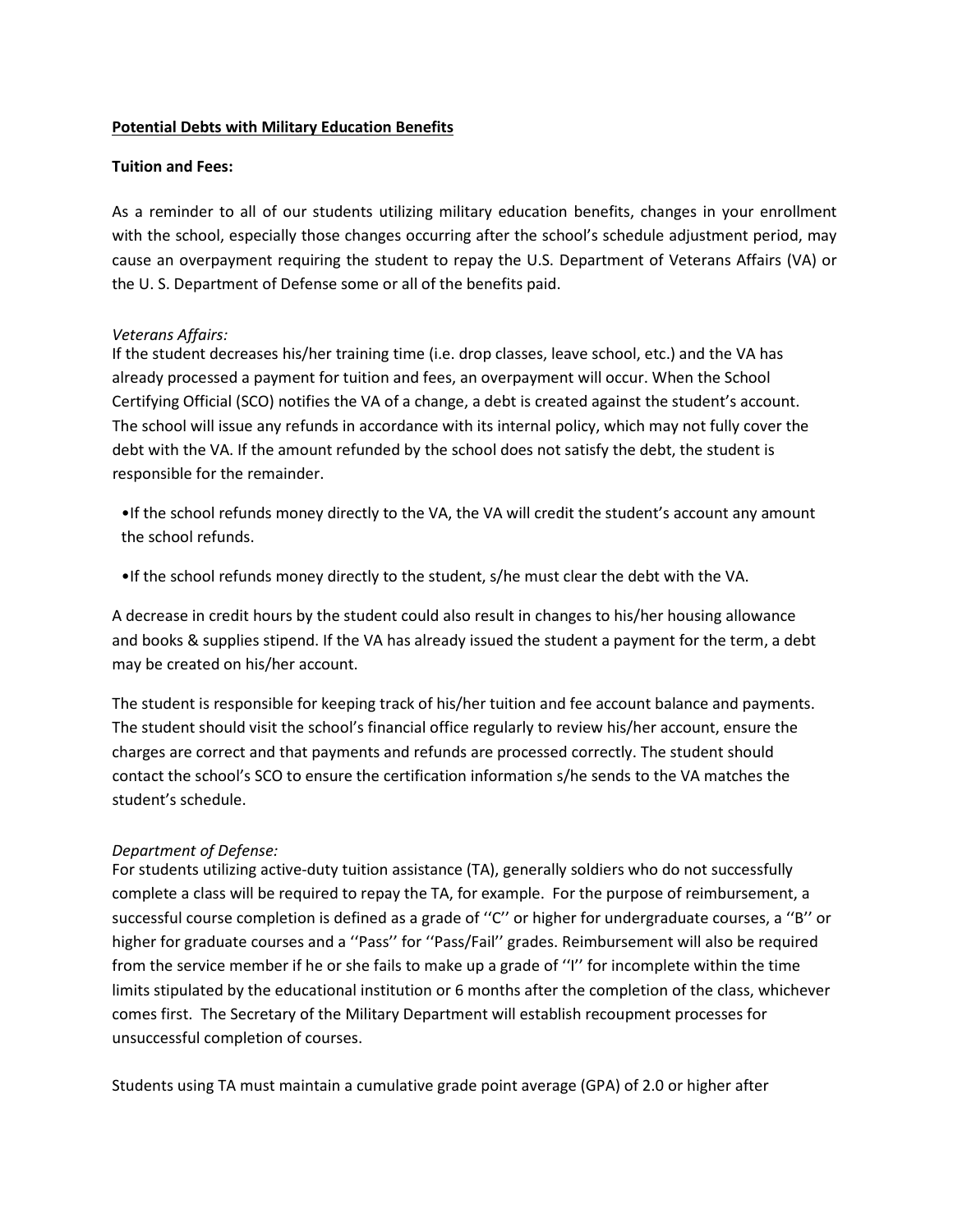completing 15 semester hours, or equivalent, in undergraduate studies, or a GPA of 3.0 or higher after completing 6 semester hours, or equivalent, in graduate studies, on a 4.0 grading scale. If the GPA for TA funded courses falls below these minimum GPA limits, TA will not be authorized and Service members will use alternative funding (such as financial aid or personal funds) to enroll in courses to raise the cumulative GPA to 2.0 for undergraduate studies or 3.0 for graduate studies.

While TA amounts or rules vary by branch and are administered by the Department of Defense, in general these agencies will not honor tuition assistance if the course(s) are not first approved by the agency prior to the start of the term. Program requirements by branch may be found on the DoD's website, [http://www.dodmou.com/.](http://www.dodmou.com/)

# **VA Remedial Coursework:**

The total number of actual credits that a student is attempting at the school in a particular term will be reported by the school to the VA; the actual number of credits that is reflected on a student's schedule will be certified by the school to the VA. Reported credits must be certified separately by the school into residence, distance, and remedial/deficiency courses, if applicable. Online remedial courses cannot be certified for payment; only residence, or on-ground, remedial courses can be certified for payment with the VA.

# **VA Housing Allowance:**

Per the new GI Bill®<sup>[1](#page-1-0)</sup>, effective August 1, 2011, the amount payable for the Monthly Housing Allowance (MHA) is:

• U.S. In-Residence: The applicable BAH rate will be multiplied by the rate of pursuit rounded to the nearest multiple of 10.

Example: An individual at a rate of pursuit of .54 will receive 50% of the applicable BAH rate while an individual at a rate of pursuit of .85 will receive 90%

- Basic eligibility requirements for MHA benefits (e.g. veterans with a rate of pursuit >.50) remain unchanged.
- The amount payable for the MHA for any academic year (beginning on August 1) will be based upon the BAH rates effective on January 1 of that year.
- The MHA is based on the BAH for an E-5 with dependents at the location of the school.

If qualified, veteran student housing benefits are only available to students when they are actively

<span id="page-1-0"></span> $1$  GI Bill® is a registered trademark of the U.S. Department of Veterans Affairs (VA). More information about education benefits offered by VA is available at the official U.S. government Web site at *[www.benefits.va.gov/gibill](http://www.benefits.va.gov/gibill)*.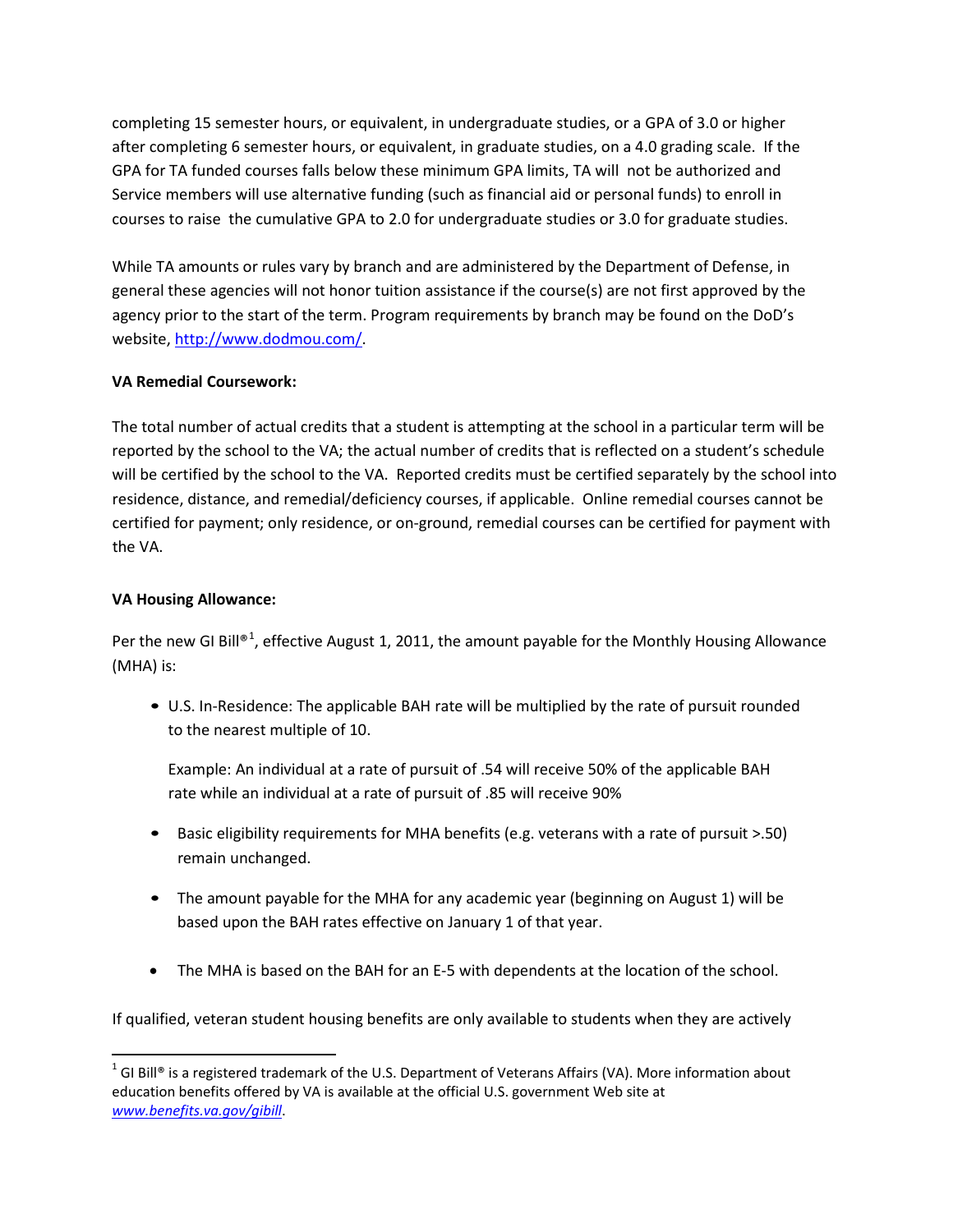attending school and the student has been deemed to be eligible for it by the VA. Housing benefits are not paid for breaks or periods when not attending a course. Housing benefits may be prorated, or eliminated, based on enrollment status and periods of non-attendance.

VA students attending on-ground courses must meet the VA requirements to be eligible for the full housing allowance. The VA determines if you are eligible, not the school. In order for the student to be eligible to receive the maximum housing allowance, you must be actively pursuing each course, attend at least one on-ground course at the school, or alternate institution as a guest student, for the entire length of the term and be enrolled at least full time for the entire length of the term; the monthly housing allowance is not payable to individuals on active duty, their spouses, or those attending or enrolled at half time or less. The housing stipend is subject to prorating based on the number of credits being taken and the number of months served on active duty.

Students enrolled at more than half-time but less than full-time will have their housing allowance prorated based on the number of classes they are taking (also called rate of pursuit). This amount will be rounded to the nearest tenth. For example, a student enrolled with a rate of pursuit of 75% would receive 80% of the Basic Allowance for Housing (BAH) rate.

Students participating in only distance learning (online) education with no classroom instruction are eligible for a maximum MHA payment equal to 50% of the national average BAH for an E-5 with dependents.

Source is [www.gibill.va.gov.](http://www.gibill.va.gov/)

## **VA Housing Allowance for Self-Paced, Mastery-Based Programs:**

Self-paced, mastery-based programs allow students to work at their own pace to complete the course. This model allows students to finish the material as soon as they are able, including finishing prior to the end of the term.

For students with VA benefits, it may not be in the student's best financial interest to finish a course early as the last day of attendance in a course is reported to the VA. Since the MHA is paid based on the reported beginning and end dates of a class, this may lead to reduced MHA benefits or no benefits depending on the student's rate of pursuit for the reporting period. Students receiving VA benefits should remain focused on their learning and pace themselves to complete the coursework at the end of the term so as not to experience this potential financial impact.

## **Other Reminders:**

Students are responsible for monitoring their VA military educational benefit eligibility as well as assuring their completion of an on-time graduation. There are a fixed number of months that the student may receive these benefits. Not taking a sufficient number of courses (which may mean you must take more than a minimum full-time load) or withdrawing from courses or failing a course due to